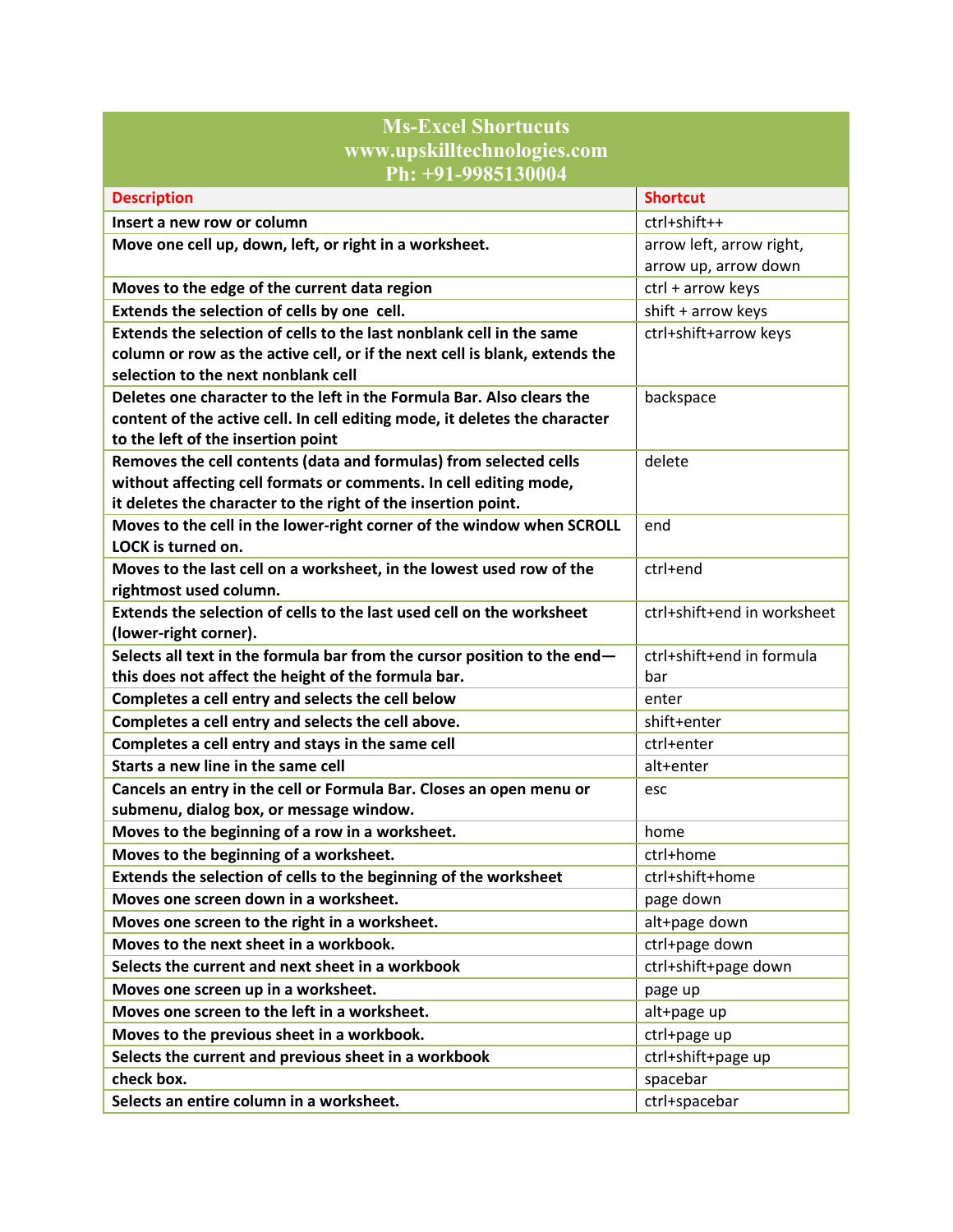| Selects an entire row in a worksheet.                                           | shift+spacebar               |
|---------------------------------------------------------------------------------|------------------------------|
| Selects the entire worksheet.                                                   | ctrl+shift+spacebar          |
| Moves one cell to the right in a worksheet.                                     | tab                          |
| Moves to the previous cell in a worksheet or the previous option in a           | shift+tab                    |
| dialog box.                                                                     |                              |
| Switches to the next tab in dialog box                                          | ctrl+tab                     |
| Switches to the previous tab in a dialog box.                                   | ctrl+shift+tab               |
| Open the Font dialog box.                                                       | ctrl+shift+f or ctrl+shift+p |
| Increase the font size of the selected text.                                    | ctrl+shift+>                 |
| Decrease the font size of the selected text.                                    | ctrl+shift+<                 |
| Switch the case of selected text (lower case, Title Case, UPPER CASE).          | shift+f3                     |
| Apply bold formatting to the selected text.                                     | $ctrl + b$                   |
| Apply an underline to the selected text (not available in Office Word<br>2007). | ctrl+u                       |
| Apply italic formatting to the selected text.                                   | ctrl+i                       |
| Apply subscript formatting to the selected text.                                | $ctrl +=$                    |
| Apply superscript formatting to the selected text.                              | ctrl+shift++                 |
| Adjust the superscript/subscript offset up.                                     | ctrl+alt+shift+>             |
| Adjust the superscript/subscript offset down.                                   | ctrl+alt+shift+<             |
| Remove all character formatting from the selected text.                         | ctrl+spacebar                |
| Copy formatting from the selected text.                                         | ctrl+shift+c                 |
| Paste formatting to the selected text.                                          | ctrl+shift+v                 |
| Center a paragraph.                                                             | ctrl+e                       |
| Justify a paragraph.                                                            | ctrl+j                       |
| Left align a paragraph.                                                         | ctrl+l                       |
| Right align a paragraph.                                                        | ctrl+r                       |
| Demote a bullet point.                                                          | tab or alt+shift+arrow right |
| Promote a bullet point.                                                         | shift+tab or alt+shift+arrow |
|                                                                                 | left                         |
| <b>Function keys in Excel 2007/2010/2013</b>                                    |                              |
| Displays the Microsoft Office Excel Help task pane.                             | f1                           |
| <b>Displays or hides the Ribbon</b>                                             | ctrl+f1                      |
| Creates a chart of the data in the current range.                               | alt+f1                       |
| Inserts a new worksheet.                                                        | alt+shift+f1                 |
| <b>Edits the active cell</b>                                                    | f2                           |
| Adds or edits a cell comment.                                                   | shift+f2                     |
| Displays the Print Preview window.                                              | ctrl+f2                      |
| Displays the Paste Name dialog box.                                             | f3                           |
| Displays the Insert Function dialog box.                                        | shift+f3                     |
| Repeats the last command or action, if possible.                                | f <sub>4</sub>               |
| Closes the selected workbook window.                                            | ctrl+f4                      |
| Displays the Go To dialog box.                                                  | f5                           |
| Restores the window size of the selected workbook window.                       | ctrl+f5                      |
| Switches between the worksheet, Ribbon, task pane, and Zoom controls            | f6                           |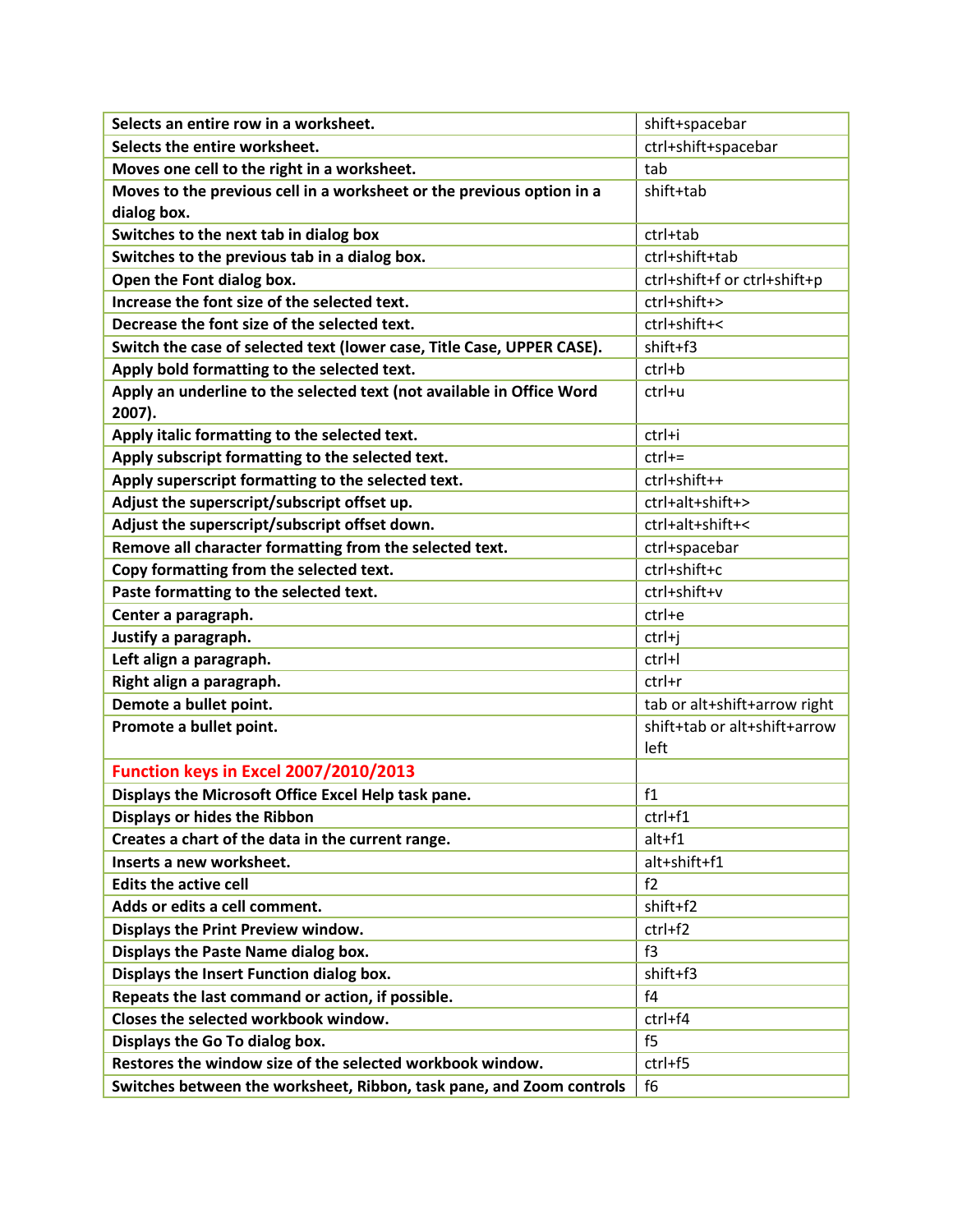| Switches between the worksheet, Zoom controls, task pane, and                             | shift+f6          |
|-------------------------------------------------------------------------------------------|-------------------|
| Ribbon.                                                                                   |                   |
| Switches to the next workbook window                                                      | ctrl+f6           |
| Displays the Spelling dialog box                                                          | f7                |
| Performs the Move command on the workbook window when it is not                           | $ctrl+f7$         |
| maximized                                                                                 |                   |
| Turns extend mode on or off.                                                              | f8                |
| Enables you to add a nonadjacent cell or range to a selection of cells by                 | shift+f8          |
| using the arrow keys.                                                                     |                   |
| <b>Performs the Size command</b>                                                          | ctrl+f8           |
| Displays the Macro dialog box to create, run, edit, or delete a macro.                    | alt+f8            |
| Calculates all worksheets in all open workbooks.                                          | f9                |
| <b>Calculates the active worksheet.</b>                                                   | shift+f9          |
| calculates all worksheets in all open workbooks                                           | ctrl+alt+f9       |
| Rechecks dependent formula                                                                | ctrl+alt+shift+f9 |
| Minimizes a workbook window to an icon.                                                   | ctrl+f9           |
| Turns key tips on or off.                                                                 | f10               |
| Displays the shortcut menu for a selected item.                                           | shift+f10         |
| Displays the menu or message for a smart tag                                              | alt+shift+f10     |
| Maximizes or restores the selected workbook window.                                       | ctrl+f10          |
| Creates a chart of the data in the current range.                                         | f11               |
| Inserts a new worksheet.                                                                  | shift+f11         |
| <b>Opens the Microsoft Visual Basic Editor</b>                                            | $alt + f11$       |
| Displays the Save As dialog box.                                                          | f12               |
| Unhides any hidden rows within the selection.                                             | ctrl+shift+(      |
| Unhides any hidden columns within the selection.                                          | ctrl+shift+)      |
| Applies the outline border to the selected cells.                                         | ctrl+shift+&      |
| Removes the outline border from the selected cells.                                       | ctrl+shift+       |
| Applies the General number format.                                                        | ctrl+shift+~      |
| Applies the Currency format with two decimal places (negative numbers                     | ctrl+shift+\$     |
| in parentheses).                                                                          |                   |
| Applies the Percentage format with no decimal places.                                     | ctrl+shift+%      |
| Applies the Exponential number format with two decimal places.                            | ctrl+shift+^      |
| Applies the Date format with the day, month, and year.                                    | ctrl+shift+#      |
| Applies the Time format with the hour and minute, and AM or PM.                           | ctrl+shift+@      |
| Applies the Number format with two decimal places, thousands                              | ctrl+shift+!      |
| separator, and minus sign (-) for negative values.                                        |                   |
| Selects the current region around the active cell (the data area enclosed                 | ctrl+shift+*      |
| by blank rows and blank columns). In a PivotTable, it selects the entire                  |                   |
| PivotTable report.                                                                        |                   |
| <b>Enters the current time.</b>                                                           | ctrl+shift+:      |
| Copies the value from the cell above the active cell into the cell or the<br>Formula Bar. | ctrl+shift+"      |
| Displays the Insert dialog box to insert blank cells.                                     | ctrl+shift++      |
| Displays the Delete dialog box to delete the selected cells.                              | ctrl+-            |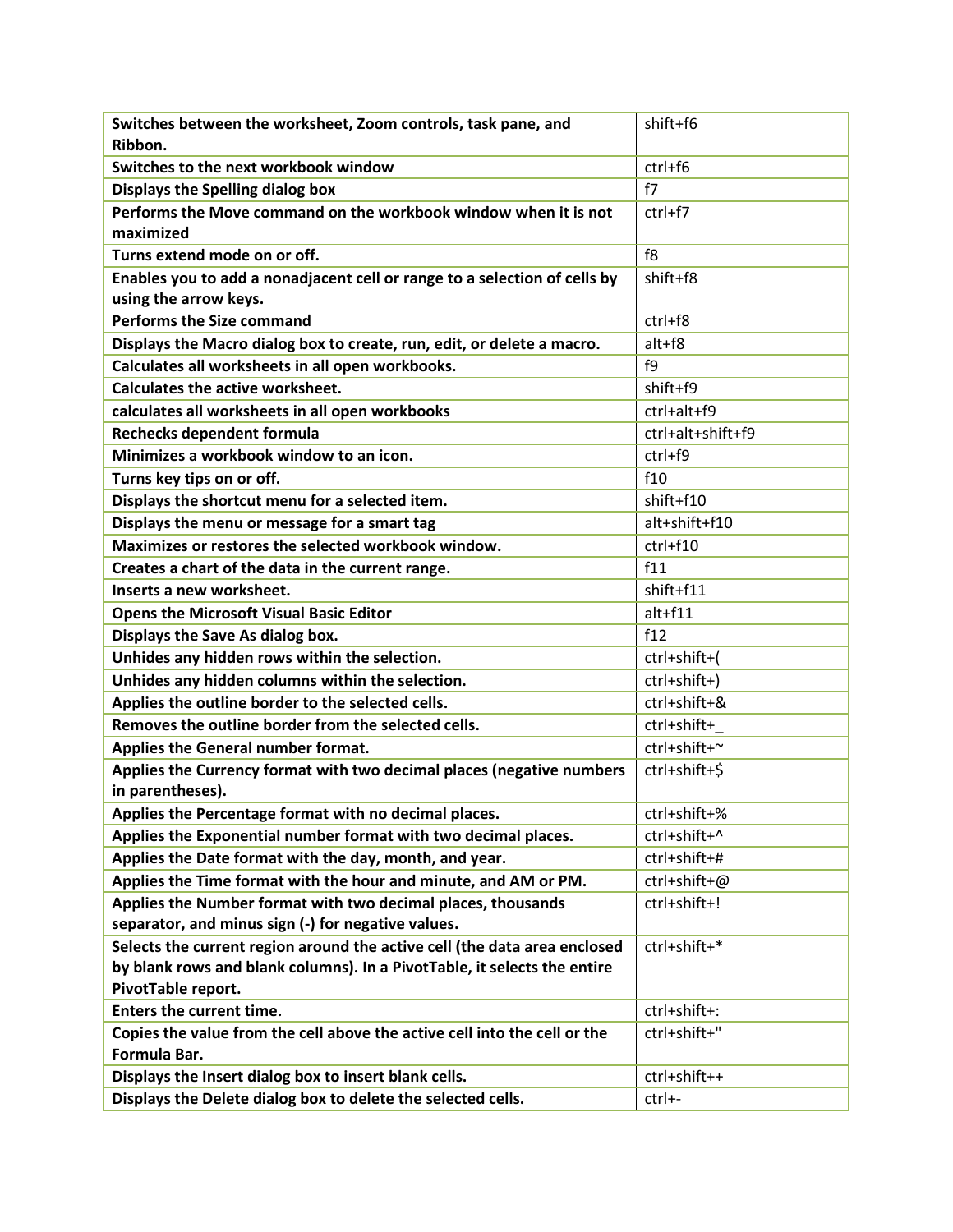| <b>Enters the current date.</b>                                                                                             | ctrl+;       |
|-----------------------------------------------------------------------------------------------------------------------------|--------------|
| Alternates between displaying cell values and displaying formulas in the                                                    | $ctrl +$     |
| worksheet.                                                                                                                  |              |
| Copies a formula from the cell above the active cell into the cell or the                                                   | ctrl+'       |
| Formula Bar.                                                                                                                |              |
| Displays the Format Cells dialog box.                                                                                       | $ctrl+1$     |
| Applies or removes bold formatting.                                                                                         | $ctrl+2$     |
| Applies or removes italic formatting.                                                                                       | $ctrl+3$     |
| Applies or removes underlining.                                                                                             | ctrl+4       |
| Applies or removes strikethrough.                                                                                           | $ctrl+5$     |
| Alternates between hiding objects, displaying objects, and displaying                                                       | ctrl+6       |
| placeholders for objects.                                                                                                   |              |
| Displays or hides the outline symbols.                                                                                      | ctrl+8       |
| Hides the selected rows.                                                                                                    | $ctrl+9$     |
| Hides the selected columns.                                                                                                 | ctrl+0       |
| Selects the entire worksheet.                                                                                               | ctrl+a       |
| Inserts the argument names and parentheses when the insertion point                                                         | ctrl+shift+a |
| is to the right of a function name in a formula.                                                                            |              |
| Applies or removes bold formatting.                                                                                         | ctrl+b       |
| Copies the selected cells.                                                                                                  | ctrl+c       |
| Followed by another CTRL+C displays the Clipboard.                                                                          | ctrl+c       |
| Uses the Fill Down command to copy the contents and format of the<br>topmost cell of a selected range into the cells below. | ctrl+d       |
| Displays the Find and Replace dialog box, with the Find tab selected.                                                       | ctrl+f       |
| Opens the Format Cells dialog box with the Font tab selected.                                                               | ctrl+shift+f |
| Displays the Go To dialog box.                                                                                              | $ctrl+g$     |
| Displays the Find and Replace dialog box, with the Replace tab selected.                                                    | ctrl+h       |
| Applies or removes italic formatting.                                                                                       | ctrl+i       |
| Displays the Insert Hyperlink dialog box for new hyperlinks or the Edit                                                     | ctrl+k       |
| Hyperlink dialog box for selected existing hyperlinks.                                                                      |              |
| Creates a new, blank workbook.                                                                                              | ctrl+n       |
| Displays the Open dialog box to open or find a file.                                                                        | ctrl+o       |
| Selects all cells that contain comments.                                                                                    | ctrl+shift+o |
| Displays the Print dialog box.                                                                                              | $ctrl + p$   |
| Opens the Format Cells dialog box with the Font tab selected.                                                               | ctrl+shift+p |
| Uses the Fill Right command to copy the contents and format of the                                                          | ctrl+r       |
| leftmost cell of a selected range into the cells to the right.                                                              |              |
| Saves the active file with its current file name, location, and file format.                                                | ctrl+s       |
| Displays the Create Table dialog box.                                                                                       | ctrl+t       |
| Applies or removes underlining.                                                                                             | ctrl+u       |
| Switches between expanding and collapsing of the formula bar.                                                               | ctrl+shift+u |
| Inserts the contents of the Clipboard at the insertion point and replaces                                                   | ctrl+v       |
| any selection. Available only after you have cut or copied an object,                                                       |              |
| text, or cell contents.                                                                                                     |              |
| Displays the Paste Special dialog box. Available only after you have cut                                                    | ctrl+alt+v   |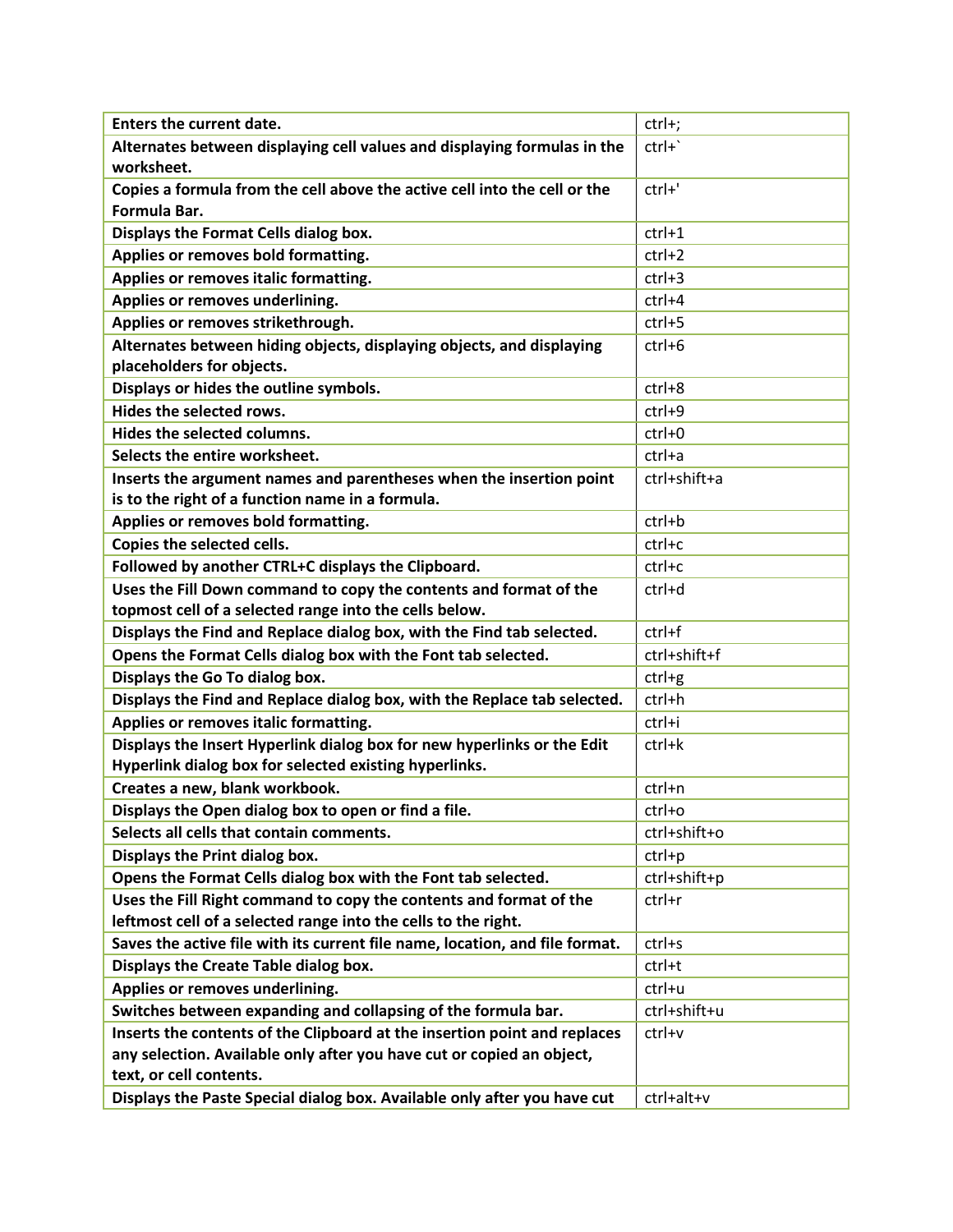| or copied an object, text, or cell contents on a worksheet or in another   |                        |
|----------------------------------------------------------------------------|------------------------|
| program.                                                                   |                        |
| Closes the selected workbook window.                                       | ctrl+w                 |
| Cuts the selected cells.                                                   | $ctrl+ x$              |
| Repeats the last command or action, if possible.                           | ctrl+y                 |
| Uses the Undo command to reverse the last command or to delete the         | ctrl+z                 |
| last entry that you typed.                                                 |                        |
| Uses the Undo or Redo command to reverse or restore the last               | ctrl+shift+z           |
| automatic correction when AutoCorrect Smart Tags are displayed.            |                        |
| <b>Smart-Art Graphics: Work with shapes</b>                                |                        |
| Select the next element in a SmartArt graphic.                             | tab                    |
| Select the previous element in a SmartArt graphic.                         | shift+tab              |
| Select all shapes.                                                         | ctrl+a                 |
| Remove focus from the selected shape.                                      | esc                    |
| Nudge the selected shape up.                                               | arrow up               |
| Nudge the selected shape down.                                             | arrow down             |
| Nudge the selected shape left.                                             | arrow left             |
| Nudge the selected shape right.                                            | arrow right            |
| Edit text in the selected shape.                                           | enter or f2            |
| Delete the selected shape.                                                 | delete or backspace    |
| Cut the selected shape.                                                    | ctrl+x or shift+delete |
| Copy the selected shape.                                                   | ctrl+c                 |
| Paste the contents of the Clipboard.                                       | ctrl+v                 |
| Undo the last action.                                                      | ctrl+z                 |
| Enlarge the selected shape horizontally. Add ctrl for moving pixel-by-     | shift+arrow right      |
| pixel.                                                                     |                        |
| Reduce the selected shape horizontally. Add ctrl for moving pixel-by-      | shift+arrow left       |
| pixel.                                                                     |                        |
| Enlarge the selected shape vertically. Add ctrl for moving pixel-by-pixel. | shift+arrow up         |
| Reduce the selected shape vertically. Add ctrl for moving pixel-by-pixel.  | shift+arrow down       |
| Rotate the selected shape to the right. Add ctrl for moving pixel-by-      | alt+arrow right        |
| pixel.                                                                     |                        |
| Rotate the selected shape to the left. Add ctrl for moving pixel-by-pixel. | alt+arrow left         |
| <b>Smart-Art Graphics: Work with Text</b>                                  |                        |
| Move one character to the left.                                            | arrow left             |
| Move one character to the right.                                           | arrow right            |
| Move up one line.                                                          | arrow up               |
| Move down one line.                                                        | arrow down             |
| Move one word to the left.                                                 | ctrl+arrow left        |
| Move one word to the right.                                                | ctrl+arrow right       |
| Move one paragraph up.                                                     | ctrl+arrow up          |
| Move one paragraph down.                                                   | ctrl+arrow down        |
| Move to the end of a line.                                                 | end                    |
| Move to the beginning of a line.                                           | home                   |
| Move to the end of a text box.                                             | ctrl+end               |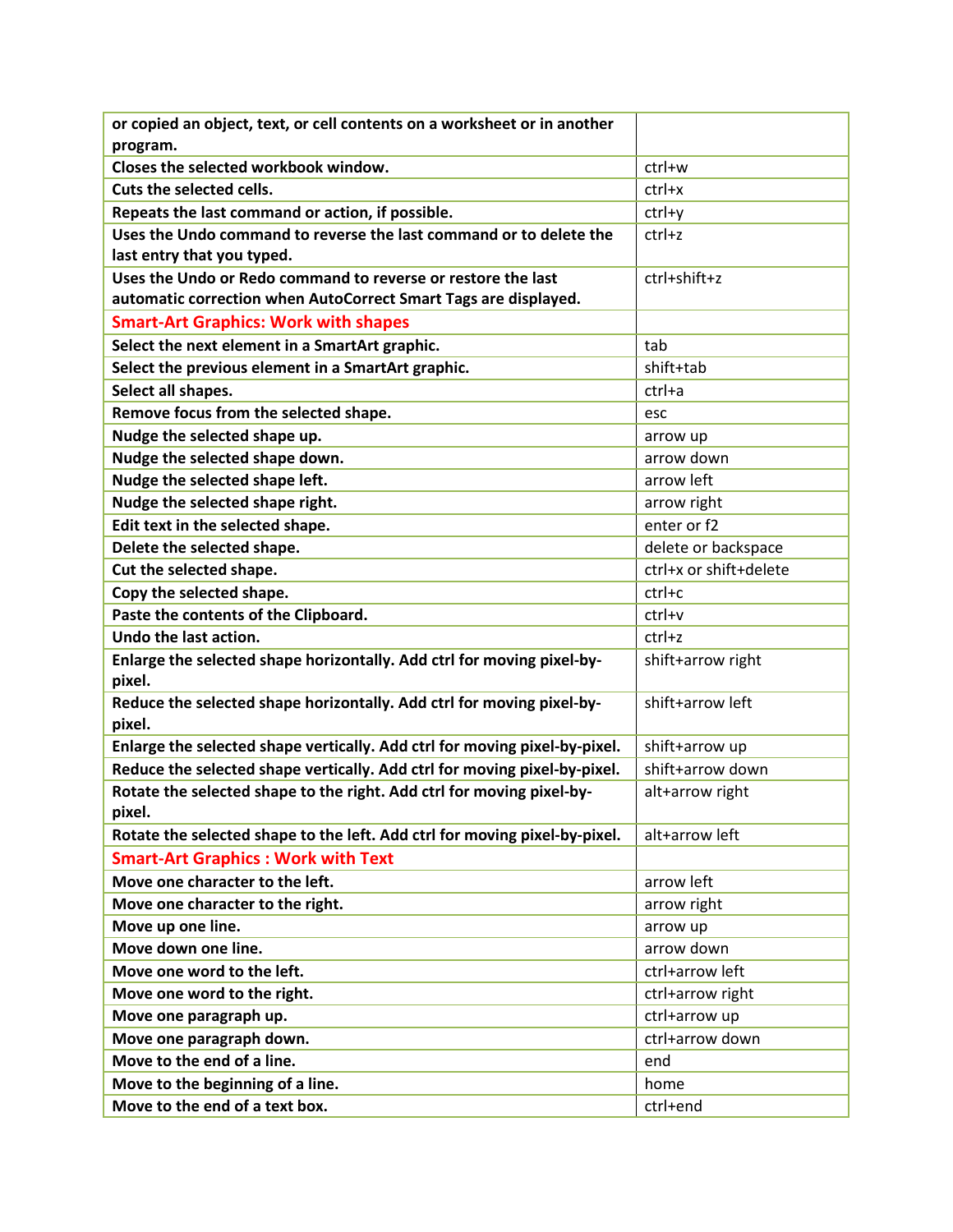| Move to the beginning of a text box.                                              | ctrl+home                                           |
|-----------------------------------------------------------------------------------|-----------------------------------------------------|
| Cut selected text.                                                                | $ctrl+x$                                            |
| Copy selected text.                                                               | ctrl+c                                              |
| Paste selected text.                                                              | ctrl+v                                              |
| Undo the last action.                                                             | ctrl+z                                              |
| Delete one character to the left.                                                 | backspace                                           |
| Delete one word to the left.                                                      | ctrl+backspace                                      |
| Delete one character to the right.                                                | delete                                              |
| Delete one word to the right.                                                     | ctrl+delete                                         |
| Promote the selected text.                                                        | alt+shift+arrow right                               |
| Demote the selected text.                                                         | alt+shift+arrow left                                |
| <b>Microsoft Clip Organizer shortcuts</b>                                         |                                                     |
| Move forward or backward one word in the Search text box.                         | ctrl+arrow left or ctrl+arrow                       |
|                                                                                   | right                                               |
| Displays the Collection List task pane.                                           | $alt + c$                                           |
| Displays the Search task pane.                                                    | $alt+s$                                             |
| Open Help.                                                                        | alt+h                                               |
| Move left and right, up and down, among collections or clips.                     | arrow keys                                          |
| Select additional clips after one clip has been selected.                         | shift+arrow keys                                    |
| Select all clips on the current page.                                             | ctrl+a                                              |
| Copy (select a clip and move it to the clipboard).                                | ctrl+c                                              |
| Paste (paste from the clipboard to Clip Organizer).                               | ctrl+v                                              |
| Delete selected clip or category.                                                 | delete                                              |
| Move to the beginning of a row and select the first item.                         | home                                                |
| Move to the end of a row and select the last item.                                | end                                                 |
| Display a shortcut menu for a collection, clip, or link (same as right<br>click). | shift+f10                                           |
| Exit a dialog box.                                                                | esc                                                 |
| Shift focus forward and backward between different areas of a dialog<br>box.      | tab and shift+tab                                   |
| Open the shortcut menu of a dialog box.                                           | alt+spacebar                                        |
| <b>Work with the Excel Ribbon</b>                                                 |                                                     |
| Select the active tab of the Ribbon and activate the access keys.                 | alt or f10                                          |
| Move to another tab of the Ribbon.                                                | alt or f10 to select the                            |
|                                                                                   | active tab                                          |
| Minimize or restore the Ribbon.                                                   | ctrl+f1                                             |
| Display the shortcut menu for the selected command.                               | shift+f10                                           |
| Move the focus to select either Active tab of the Ribbon                          | f <sub>6</sub>                                      |
| Move the focus to each command in the Ribbon, forward or backward.                | alt or f10, and then tab or<br>shift+tab            |
| Move down, up, left, or right among the items in the Ribbon.                      | arrow down, arrow up,<br>arrow left, or arrow right |
| Activate the selected command or control in the Ribbon.                           | spacebar or enter                                   |
| Open the selected menu or gallery in the Ribbon.                                  | spacebar or enter                                   |
| Activate a command or control in the Ribbon so you can modify a value.            | enter                                               |